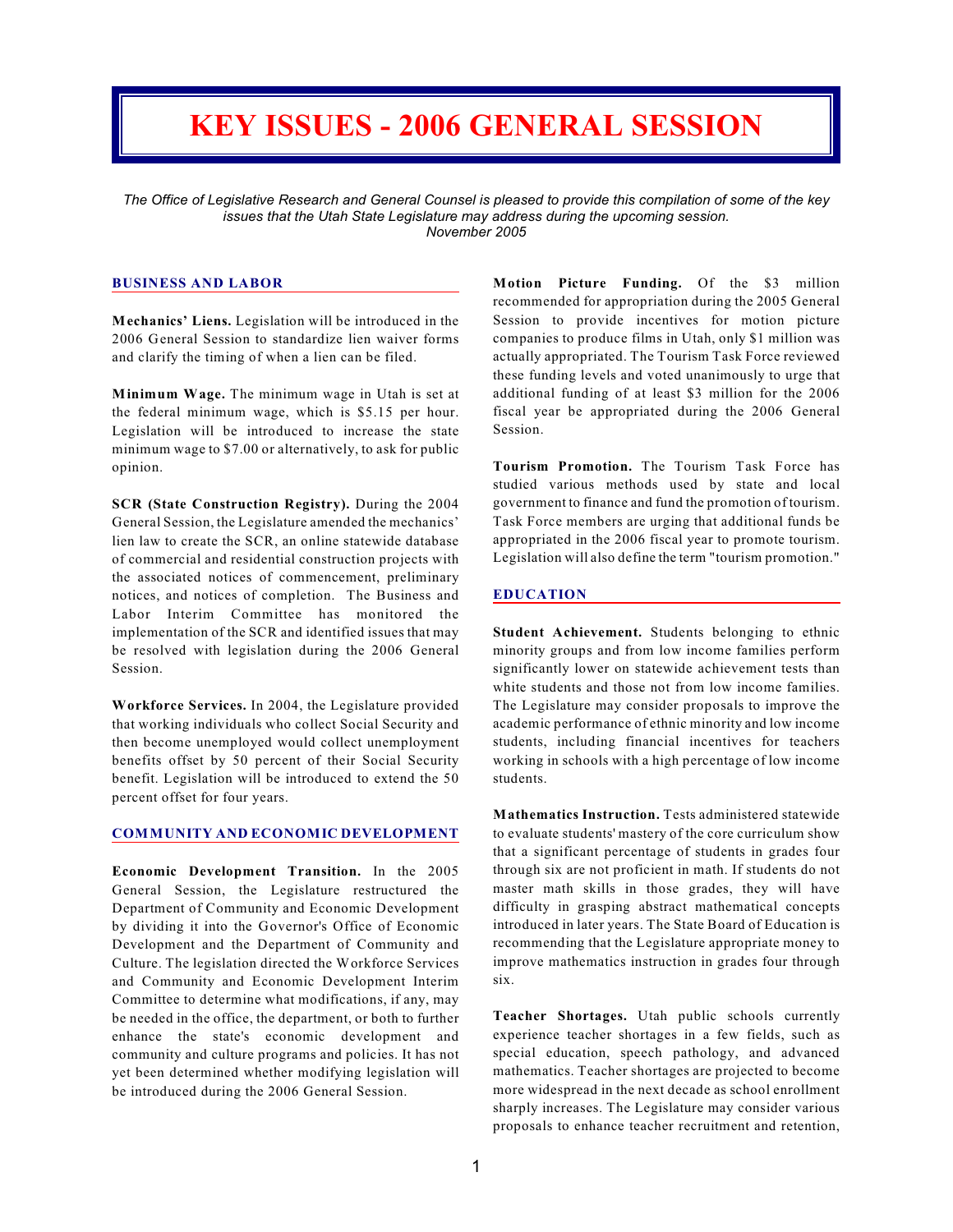including scholarships, mentoring programs, and higher pay.

**UBSCT (Utah Basic Skills Competency Test).** Beginning with the high school graduating class of 2006, a graduate will be required to pass the UBSCT to receive a regular high school diploma. Students have up to five opportunities to take and pass the UBSCT before graduation. To assist students who are at risk of not passing the UBSCT, the Legislature may consider appropriating money for remedial instruction for those students.

Currently, adult education students seeking a high school diploma are required to pass the UBSCT to receive their diploma. Since the UBSCT is only offered twice a year and during school hours, the scheduling of the test is not convenient for adult education students. Proposed legislation provides alternative testing requirements for adult education students.

# **GOVERNMENT OPERATIONS**

**Early Voting.** Utah and 35 other states provide some form of early voting allowing voters to cast their ballots from seven to 30 days prior to election day. Early voting is used as a means to increase voter convenience and participation, reduce waiting for other voters on election day, and decrease the cost of purchasing additional voting machines required by federal law. During the 2004 presidential election approximately 20 percent of ballots were cast during the early voting period. Recommended legislation would expand early voting in Utah beginning 14 days prior to election day, alter certain voter registration deadlines, and affect election campaign administration and planning.

**GRAMA (Government Records Access and Management Act).** Fifteen years of implementation of GRAMA, numerous amendments since its enactment in 1991, and information and technology advances gave cause for the Legislature to create the GRAMA Task Force in the 2005 General Session. Data manipulation for specialized purposes requirements, privacy between a citizen and an elected official, personal communication not relevant to the conduct of public business, and harassment through multiple GRAMA requests are some of the issues still being discussed in preparation for a final report to the Legislature.

**Open and Public Meetings Act.** A June 2005 report by the Legislative Auditor General titled "School Boards Closed Meetings Do Not Comply with Statute" highlighted the need for school boards to be better educated about and to have greater compliance with the state's "Open and Public Meetings" laws. Based on the findings and recommendations of the report, four pieces

of legislation will be introduced during the 2006 General Session. The legislation will clarify provisions and facilitate education and compliance, require all open and closed meetings to be recorded, require minutes for open meetings, and require a public body to adopt rules governing the use of electronic meetings prior to allowing them.

#### **HEALTH AND HUMAN SERVICES**

**Child Welfare.** As has been typical in recent years, the Legislature will likely consider numerous pieces of legislation dealing with child abuse and neglect.

**Medicaid.** Medicaid's average annual rate of growth for the past 5, 10, 15, and 20 years has been 10 percent or higher. This year, requests for funding to address caseload and inflation alone are expected to exceed 10 percent. Proposals to modify the resource test for certain eligibility groups and premium assistance for employer-based coverage are likely to be considered.

**Tobacco.** The Legislature may consider a proposal to extend the Indoor Clean Air Act prohibition on smoking to taverns, private clubs, buildings owned or operated by social and fraternal organizations, and certain nonpublic workplaces.

#### **LAW ENFORCEMENT AND CRIMINAL JUSTICE**

**Drug Treatment.** Although the number of methamphetamine labs found in Utah is decreasing, the use of meth and other drugs and criminal behavior caused by their use is increasing and making inroads into the lives of younger children. The Legislature may consider expanding education and treatment as tools in limiting the negative effects of this epidemic.

**Growing Inmate Populations.** The inmate population is currently growing at a rate of 224 offenders per year, and at this rate will exceed 95 percent of current prison capacity in a few months. These numbers affect the safety of staff and inmates and the effectiveness of programs currently in place. The Legislature may be looking at planning and funding the next phase of the Gunnison facility as the Legislature's lead time to plan, fund, and build facilities is approximately three years.

**Registering, Rehabilitating, and Supervising Sex Offenders.** There are currently 6,689 registered sex offenders in Utah. The UDC (Utah Department of Corrections) is responsible for maintaining this public registry and for keeping track of these offenders. Those offenders who complete a treatment program before being released into the community have a lower reoffence rate.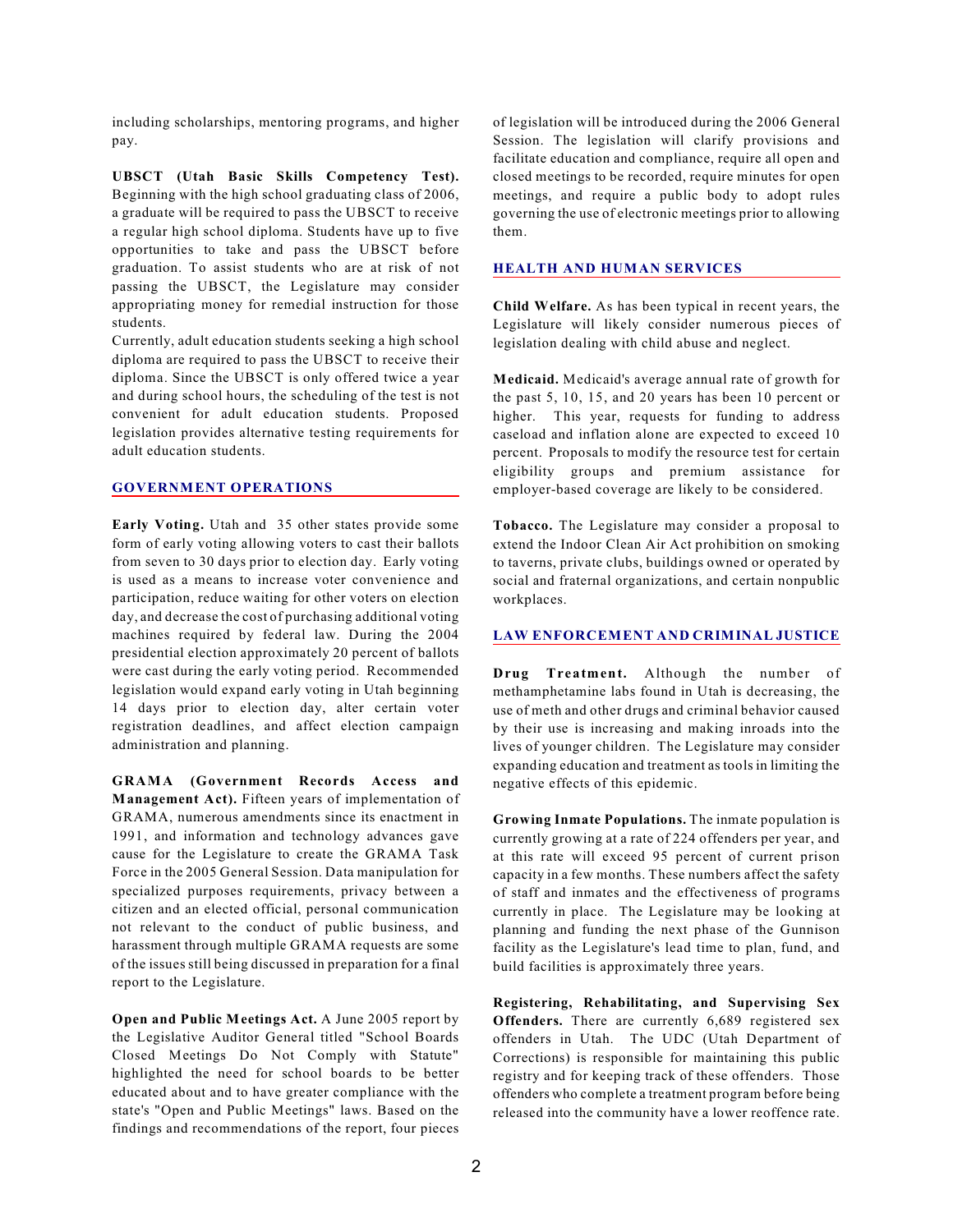However, many sex offenders have limited success at rehabilitation, and not all sex offenders comply with address change notification requirements as required by law. In addition, the UDC has limited resources for treatment, supervision, and tracking of released offenders. As the number of sex offenders continues to grow, the Legislature may consider UDC's need for additional staff and funding for treating and supervising offenders.

**Sentencing Reform.** Criminal penalties and enhancements specified in Utah law have a direct effect on the need for prison beds and costs of other correctionsrelated programs. After considering an overview of criminal penalties and related issues, the Law Enforcement and Criminal Justice Committee asked the Utah Sentencing Commission to review all criminal penalties and enhancements to determine if they are consistent and appropriate, and to make recommendations to the Legislature.

**State Dispatch Services.** Dispatch services for the Utah Highway Patrol and other state agencies is provided in a few counties by contracting with local government dispatch services. The costs billed to the state for these services, in some cases, is more than it would cost the state to provide it. The Legislature may consider legislation to encourage the formation of special districts to fund dispatch services, to define a consistent basis for dispatch service charges, or to provide the service directly from the Salt Lake Communications Center.

## **NATURAL RESOURCES, AGRICULTURE, AND ENVIRONMENT**

**Disposal of Radioactive Waste.** Envirocare of Utah, LLC, has requested that the Legislature and Governor approve an expansion of Class A low-level radioactive waste and mixed waste disposal onto land adjacent to its Clive, Utah site in Tooele County. The expansion would approximately double Envirocare's waste disposal capacity. Additional regulatory approvals from the Department of Environmental Quality are necessary before actual disposal could occur.

**Water Development Financing.** Future water needs, driven by population growth, will require additional conservation and large long-term water development projects. The Governor's Water Delivery Financing Task Force recommended that preliminary planning, environmental assessment, right-of-way acquisition, and engineering of the Lake Powell Pipeline and Bear River Development begin now. Recommended legislation provides funding sources from sales and use tax and budget surplus, and provides plans for preconstruction costs.

**Water Rights.** Legislation will be recommended in the 2006 General Session to allow reuse of water by a public agency, including water for which water rights are not owned by the agency but a reuse authorization contract exists. The legislation would also authorize the state engineer to create a groundwater management plan for any groundwater basin or aquifer.

## **PUBLIC UTILITIES AND TECHNOLOGY**

**Biotechnology.** Utah has a growing biotechnology industry that needs workers with a bachelor's degree, training, and credential. The Utah Technology Commission considered this issue and requested that Utah's four-year institutions create a bachelor's degree program in biotechnology. The University of Utah, Utah State University, and Utah Valley State College have agreed to work with Salt Lake Community College, which has a two-year degree program in biotechnology. Those institutions are developing memorandums of understanding that include course requirements and increased institutional budgets, both of which will be presented to the Legislature.

**Energy Policy.** Energy demand and consumption increases every year with Utah's growing population and business needs. The Public Utilities and Technology Interim Committee created an Energy Policy Work Group to study energy, development, efficiency and consumption, and transmission and transportation. The work group developed a set of guidelines and other recommendations including the creation of a state Office of Energy for consideration in the 2006 General Session.

**International Trade.** The Utah Legislature's ability to regulate, similar to legislatures across the nation, is being affected by treaties ratified by the United States Senate and signed by the president. Recommended legislation would create a legislative commission on international trade. The commission would make policy recommendations guiding the state's response to international trade opportunities and guarding the legislature's right to regulate in trade areas such as power, water, education, and gambling.

**Municipal Power Plant Revenue Transfer Disclosure.** The Legislature may consider the issue of municipal power plant revenues, the transfer of those monies to other municipal funds, and how those transfers are disclosed. Legislation will be proposed in the 2006 General Session that provides guidelines for how municipalities must disclose any revenue transferred from a municipal power plant fund to other municipal funds.